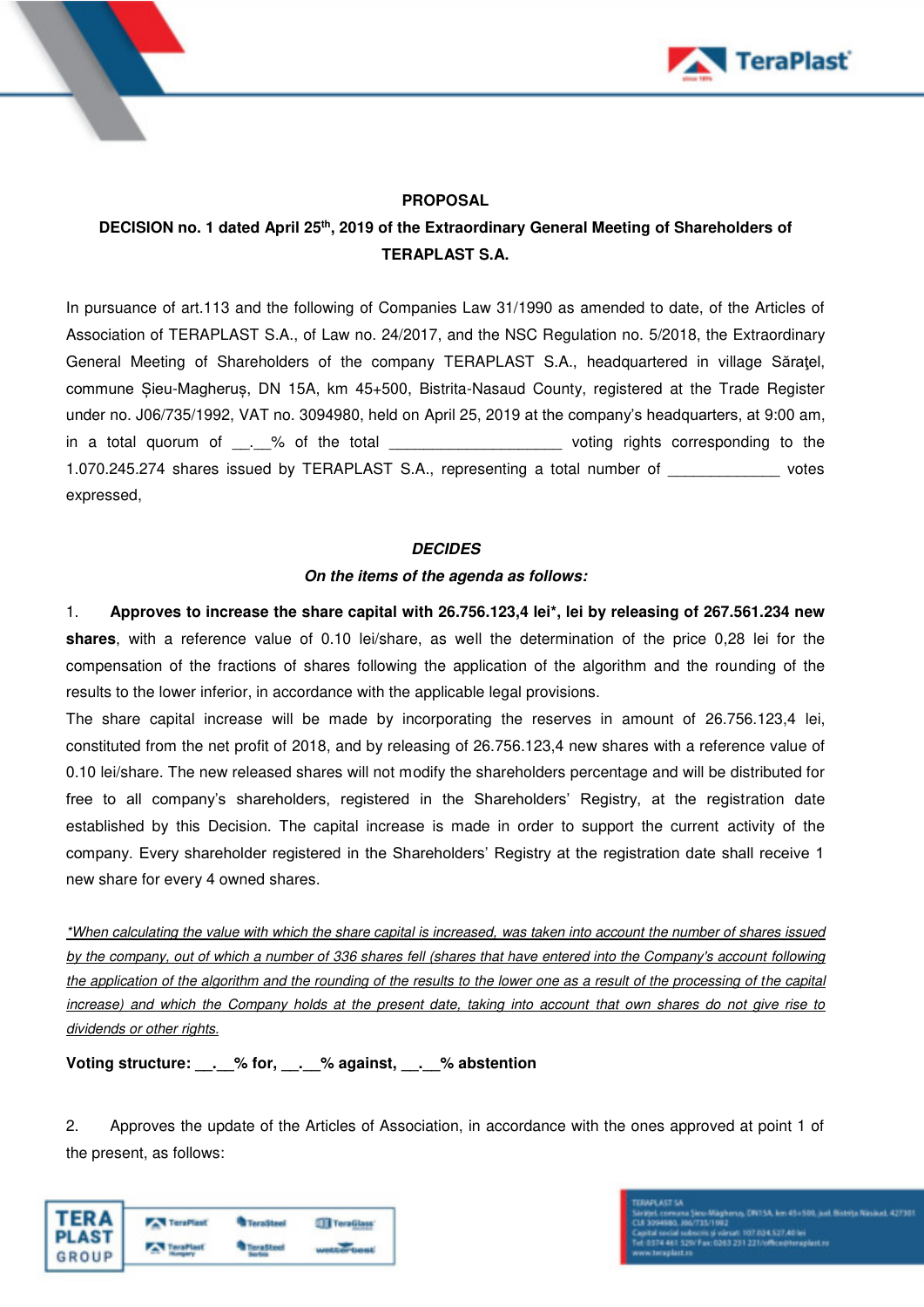

Art. 7. Alin. (1) "The subscribed and paid in share capital of the Company TERAPLAST S.A. is 107.024.527,40 lei divided into a number of 1.070.245.274 registered shares, with nominal value of 0.1 lei each" **modifies and will have the following content:** 

**"The subscribed and paid in share capital of the Company TERAPLAST S.A. is 133,780,650.8 lei divided into a number of 1,337,806,508 registered shares, with nominal value of 0.1 lei each".**

**Voting structure: \_\_.\_\_% for, \_\_.\_\_% against, \_\_.\_\_% abstention**

3. Approves the total value of 200.000.000 lei as the maximum limit of indebtedness that the company can contract in the 2019 financial year and the approval of the warranty of credit and/or leasing contracts which are going to be accessed within the limit established, with security interest in real estate/pledge, assignments of current and future receivables rights, assignments related to current and future cash, resulting from current accounts and assignments of rights resulted from the insurance policies.

**Voting structure: \_\_.\_\_% for, \_\_.\_\_% against, \_\_.\_\_% abstention**

4. Approves the supplementation of the maximum limit of indebtedness that the company may contract in the financial year 2019 with the amount of 150,000,000 lei, which will be used (if needed) exclusively to guarantee the loans of the subsidiaries and the approval of the guarantee of the credit and / or leasing contracts to be accessed by the subsidiaries, within the fixed limit, with real estate/movable securities, assignments of present and future receivable rights, assignments related to current and future available funds, resulting from current accounts and assignments of rights resulting from insurance policies.

**Voting structure: \_\_.\_\_% for, \_\_.\_\_% against, \_\_.\_\_% abstention** 

5. Authorises the Board of Directors to take, for and on behalf of the Company, all the actions and steps required or useful for the enforcement of item 3 and 4 of this decision, up to the maximum agreed limit of indebtedness. Therefore, the Board of Directors shall issue decisions on:

- taking out bank loans, entering into credit/leasing contracts, extending the bank loan/leasing contracts, establishing the security structure corresponding to the taken out/extended bank loan or leasing contracts, restructuring/establishing new maturity dates for the granted loans, changing the structure of the securities for the pending loans, authorising the persons entitled to sign for and on behalf of TERAPLAST S.A. the bank loan contracts / the leasing contracts / the security contracts / the addendums to the bank loan/leasing contracts, and also any other complementary documents or instruments related to or referred to in the bank loan/leasing contracts, security contracts or any other documents, and also to sign any other forms and requests that might be necessary or useful in relation to such bank transactions.

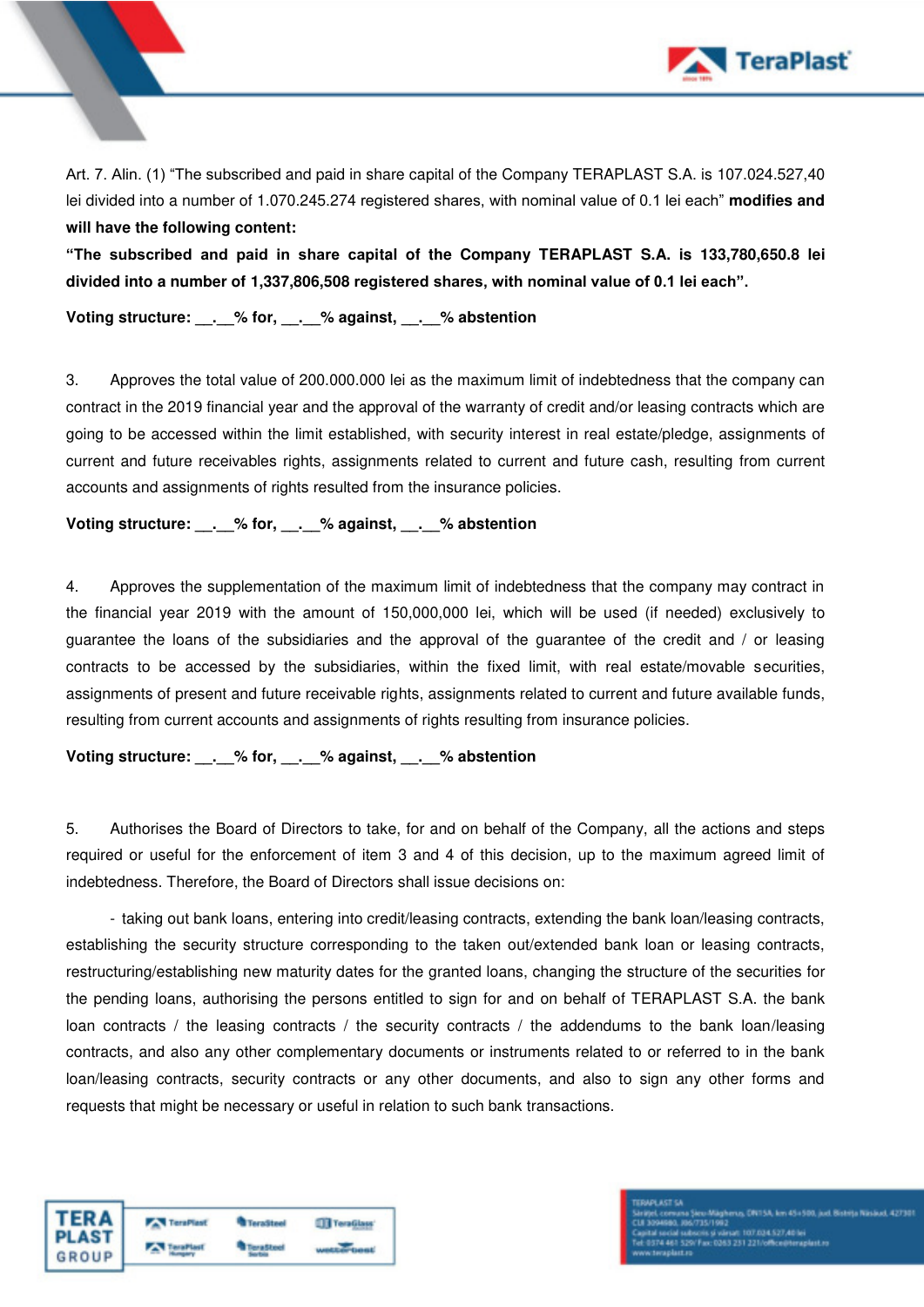

- guaranteeing the access by company's subsidiaries of certain bank credits and / or credit contracts / leasing contracts, establish / change the related guarantee structure, empower the persons who will sign on behalf of and on behalf of TERAPLAST SA the warranty contracts / additional documents and any other documents or instruments that are related to or referenced in the warranty agreements and to sign any other forms, requests that may be necessary or useful related to these transactions.

**Voting structure: \_\_.\_\_% for, \_\_.\_\_% against, \_\_.\_\_% abstention** 

6. Establishes the date of **October 23rd, 2019 as the registration date** when the shareholders affected by the decisions adopted by the Extraordinary General Meeting of Shareholders shall be identified, according to art. 86 par. (1) of the Law no. 24/2017.

**Voting structure: \_\_.\_\_% for, \_\_.\_\_% against, \_\_.\_\_% abstention** 

7. Approves the date of **October 22nd, 2019, as "ex-date**", namely the date previous to the registration date when the financial instruments, subject of the decisions of the corporate bodies, are transacted without the rights resulting from such decision, in accordance with art. 2 par. 2 lit. l) of Regulation no. 5/2018.

**Voting structure: \_\_.\_\_% for, \_\_.\_\_% against, \_\_.\_\_% abstention** 

8. Approves the date **October 24th 2019 as payment day**, as defined by the art. 86 par. 2 of the Law no. 24/2017, art. 2 par. 2 lit. h) and art. 178 of Regulation no. 5/2018.

**Voting structure: \_\_.\_\_% for, \_\_.\_\_% against, \_\_.\_\_% abstention** 

9. Authorizes the Board of Directors to enforce the decisions adopted by the Extraordinary General Meeting of Shareholders.

**Voting structure: \_\_.\_\_% for, \_\_.\_\_% against, \_\_.\_\_% abstention** 

10. Authorizes the Chairman of the Board of Directors, Mr. Dorel Goia, to sign, for and on behalf of all the shareholders present at the meeting, the EGMS Decision.

**Voting structure: \_\_.\_\_% for, \_\_.\_\_% against, \_\_.\_\_% abstention** 

| <b>TERA</b><br>PLAST<br>GROUP | <b>TeraPlast</b> | <b>TeraSteel</b> | TeraGlass |
|-------------------------------|------------------|------------------|-----------|
|                               |                  |                  |           |

# u magnerus, unu on, em 404 200, jun<br>Is și vărțat: 107 034,527,40 lei<br>ac: 0353 251 221/office@teraplast.ro